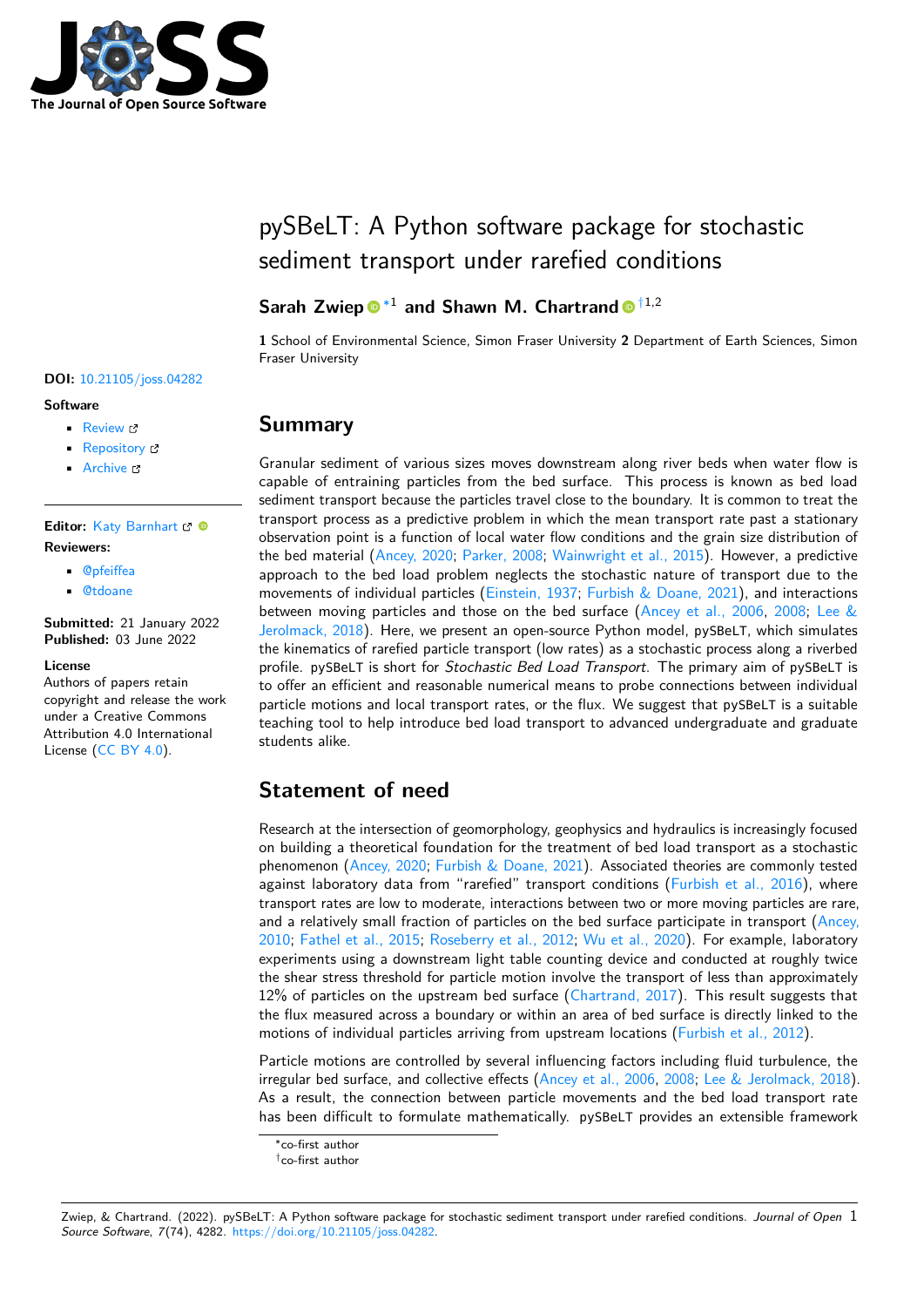

within Python to numerically examine correlations between upstream particle entrainment rates and travel distances, with downstream flux. pySBeLT was motivated by a birth-death, immigration-emigration Markov model for bed load transport [\(Ancey, 2010;](#page-3-8) [Ancey et al., 2008\)](#page-3-5). Here, the movements of individual particles are represented by stochastic entrainment, motion, and deposition processes, and sediment flux is represented as a counting phenomenon where the number of particles in motion above the bed surface is a random variable  $(Anccv et al.,$ [2008\)](#page-3-5). The model supports ensemble simulations so that repeat numerical experiments can be conducted efficiently, or the problem can be probed across a range of input parameter values (discussed below).

pySBeLT is run forward in time according to default or user specified parameter values. After initialization, pySBeLT first constructs a bed of fixed particles of **'set\_diam'** in both the downstream and cross-stream dimensions (one particle wide in the present build), and over a downstream domain length **'bed\_length'**. Bed surface particles of **'particle\_diam'** are then randomly placed at vertices between fixed bed particles until the**'particle\_pack\_frac'** is met. Vertices are defined by a contact point between two adjacent particles. The bed of surface particles is then separated into **'num\_subregions'** set by the user. Subregion boundaries occur at domain locations set by a distance = **'bed\_length'** / **'num\_subregions'**. Following construction of the bed surface the forward simulations are ready to commence.

Simulation iterations involve three steps (Fig. 1): (1) the number of particle entrainment events per **'num\_subregions'** are drawn from a Poisson pmf, and this is done randomly for each numerical step up to **'iterations'**; (2) surface particles from each subregion are randomly selected for entrainment, and if there are insufficient surface particles available for entrainment, then all available particles are moved; (3) each entrained particle moves a distance according to a randomly sampled value from either the normal or lognormal distribution (see THEORY.md for more details), and is placed at the nearest vertex between two particles that is available for placement. Placed particles are permitted to stack up to the **'level\_limit'** in height. Particles are not permitted to travel to the same available vertex. To stop this from occuring the entrained particles are moved in random order and once a particle is placed on a vertex, that vertex is no longer considered available for the present iteration. Travel distances of particles that exceed **'bed\_length'** are returned and queued at the upstream boundary, and are introduced back into the domain at the next numerical step according to travel distance sampling described above. This specifially means that the particle travel distance which resulted in crossing of the downstream domain does not influence the travel distance of the particle when queued at the upstream domain–a new travel distance for such particles will be sampled during the next numerical step. This overall process repeats for the specified **'iterations'**.

pySBeLT tracks a number of different parameters through a simulation: the vertical and horizontal positions of every particle center, the randomly sampled number of entrainment events, the number of particles actually entrained, the actual particle travel distance, the particle 'age', or the number of numerical steps since last entrainment for every particle, and the number of particles which cross all boundaries, i.e. sub-region and downstream at  $\times$  max. All values, or the values needed to derive this information, are stored in HDF5 data files using the h5py package [\(Collette, 2013\)](#page-3-12).

pySBeLT produces a time varying signal of particle flux counted at the downstream domain (as well as internal subregion domains), with a particle bed that changes through particle stacking and pile removal, and downstream motions of travel distance (Fig. 2). An implication of particle stacking within the context of the pySBeLT stochastic framework is a time varying signal of the average "particle age", as well as the average "particle age range", defined as the difference of the maximum and minimum particle ages. The model can be readily modified to simulate kinematics using different probability distributions (see THEORY.md for more details), or examining particle age dynamics for deeper beds of particles available for transport. The relatively simple parameterization of pySBeLT execution also makes it suitable for use as a teaching tool within advanced undergraduate and graduate courses emphasizing bed load sediment transport.

Zwiep, & Chartrand. (2022). pySBeLT: A Python software package for stochastic sediment transport under rarefied conditions. Journal of Open 2 Source Software, 7(74), 4282. [https://doi.org/10.21105/joss.04282.](https://doi.org/10.21105/joss.04282)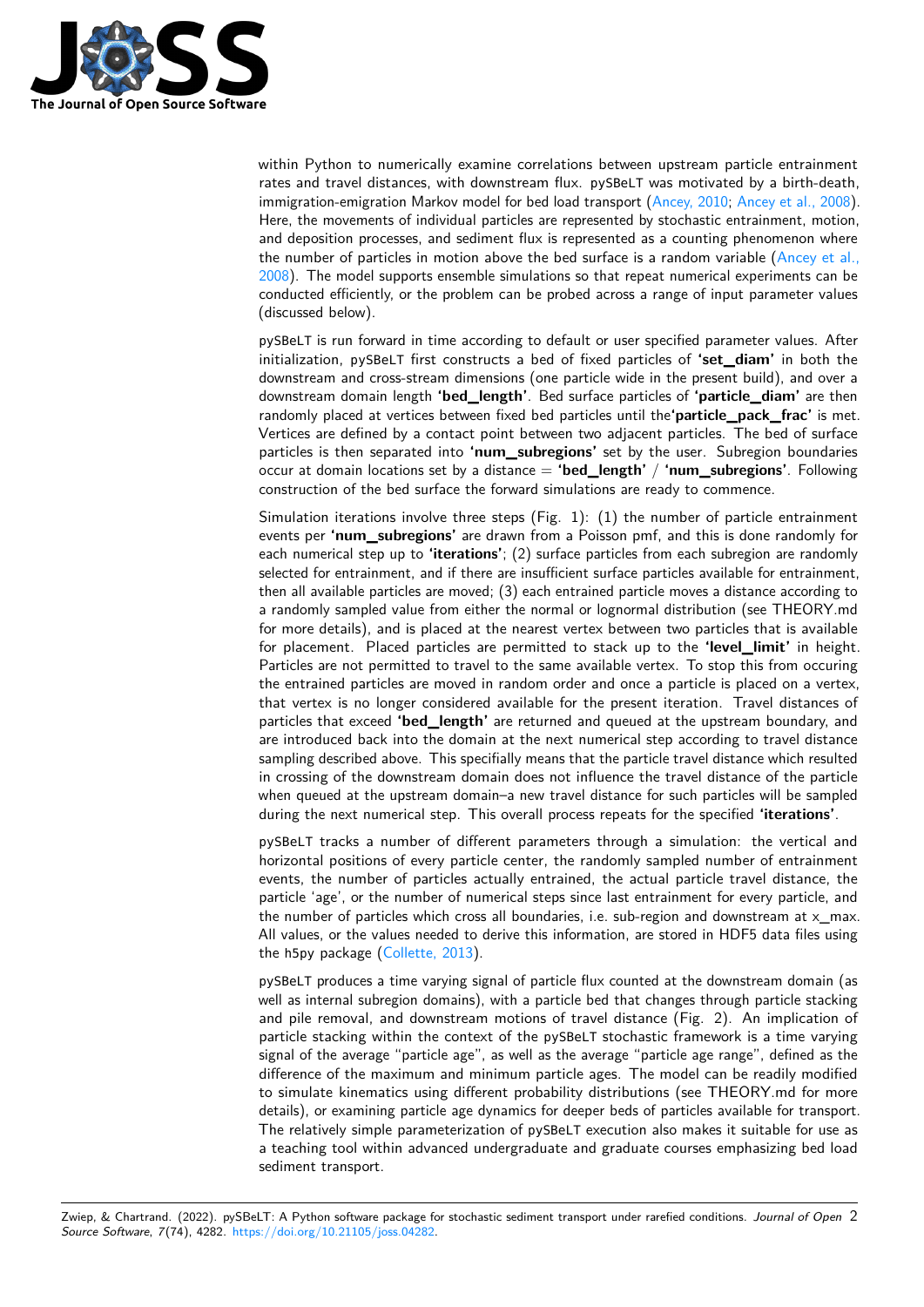

## **Figures**



Figure 1. Graphic illustrating the three steps of particle transport modelling by *py\_SBeLT*. The **'level\_limit'** in height is set to 3 in the graphic.



bed configuration at numerical step 100

Zwiep, & Chartrand. (2022). pySBeLT: A Python software package for stochastic sediment transport under rarefied conditions. Journal of Open 3 Source Software, 7(74), 4282. [https://doi.org/10.21105/joss.04282.](https://doi.org/10.21105/joss.04282)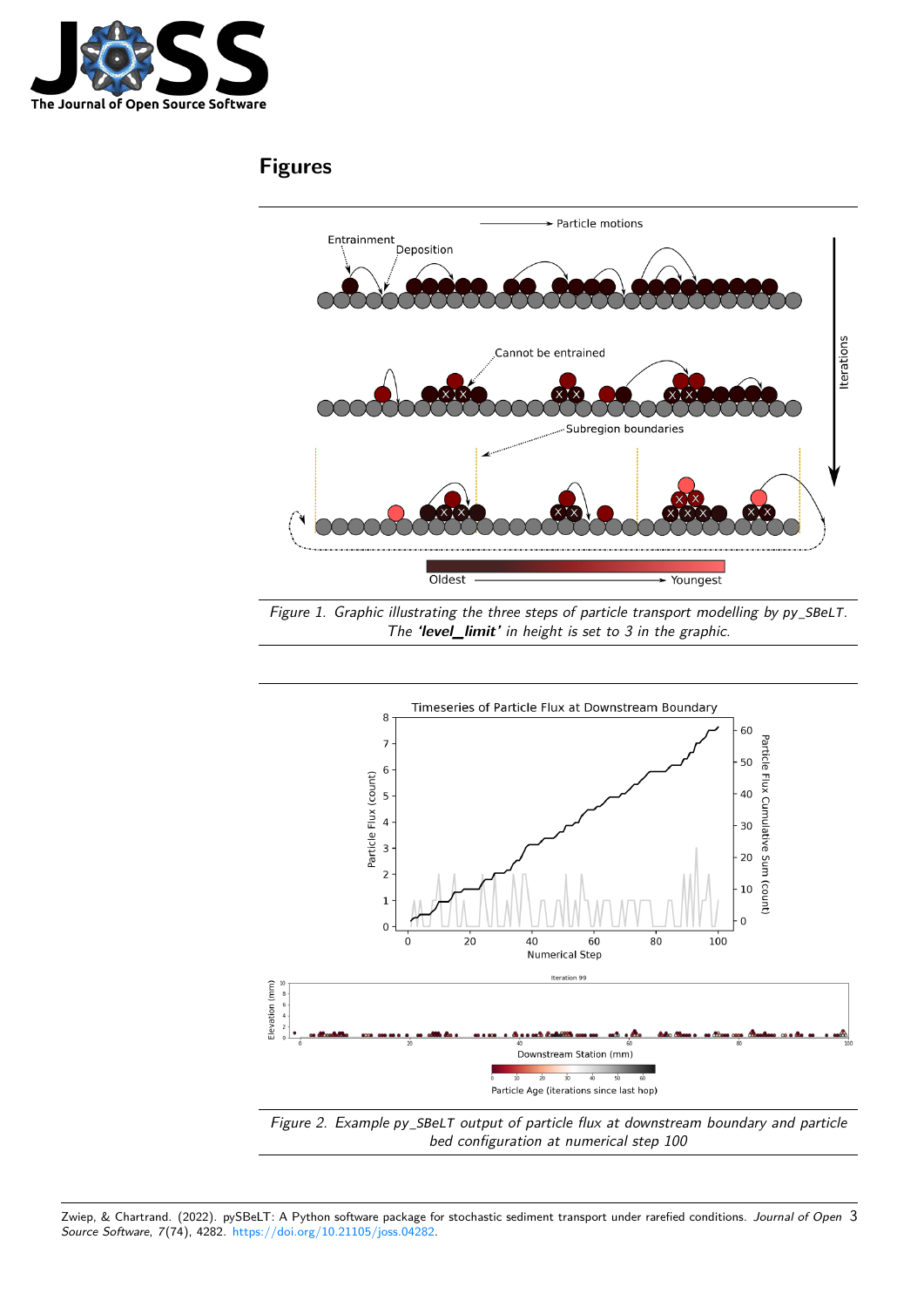

### **Acknowledgements**

S. Zwiep was funded in part through an Undergraduate Student Research Award from the National Science and Engineering Research Council of Canada (NSERC). S.M. Chartrand was funded through a Postdoctoral Fellowship awarded by NSERC, and through internal research funding provided by Simon Fraser University. The model was inspired by discussions with D.J. Furbish, who also provided useful input and critical feedback at various stages of model development and testing. K. Pierce also provided helpful feedback during model development. G. Baker provided insightful mentorship for S. Zwiep during improvements to the model.

## **References**

- <span id="page-3-0"></span>Ancey, C. (2020). Bedload transport: A walk between randomness and determinism. Part 1. The state of the art. Journal of Hydraulic Research,  $58(1)$ ,  $1-17$ . [https://doi.org/10.](https://doi.org/10.1080/00221686.2019.1702594) [1080/00221686.2019.1702594](https://doi.org/10.1080/00221686.2019.1702594)
- <span id="page-3-8"></span>Ancey, C. (2010). Stochastic modeling in sediment dynamics: Exner equation for planar bed incipient bed load transport conditions. Journal of Geophysical Research: Earth Surface, 115(F2). <https://doi.org/10.1029/2009JF001260>
- <span id="page-3-4"></span>Ancey, C., Böhm, T., Jodeau, M., & Frey, P. (2006). Statistical description of sediment transport experiments. Physical Review E, 74(1), 11302–11302. [https://doi.org/10.1103/](https://doi.org/10.1103/PhysRevE.74.011302) [PhysRevE.74.011302](https://doi.org/10.1103/PhysRevE.74.011302)
- <span id="page-3-5"></span>Ancey, C., Davison, A. C., Böhm, T., Jodeau, M., & Frey, P. (2008). Entrainment and motion of coarse particles in a shallow water stream down a steep slope. Journal of Fluid Mechanics, 595, 83–114. <https://doi.org/10.1017/S0022112007008774>
- <span id="page-3-10"></span>Chartrand, S. M. (2017). Pool-riffle dynamics in mountain streams : Implications for maintenance, formation and equilibrium [PhD thesis, University of British Columbia]. [https:](https://doi.org/10.14288/1.0349138) [//doi.org/10.14288/1.0349138](https://doi.org/10.14288/1.0349138)
- <span id="page-3-12"></span>Collette, A. (2013). Python and HDF5. O'Reilly.
- <span id="page-3-2"></span>Einstein, H. A. (1937). Bedload transport as a probability problem [PhD thesis].
- <span id="page-3-9"></span>Fathel, S. L., Furbish, D. J., & Schmeeckle, M. W. (2015). Experimental evidence of statistical ensemble behavior in bed load sediment transport. Journal of Geophysical Research: Earth Surface, 120(11), 2298–2317. <https://doi.org/10.1002/2015JF003552>
- <span id="page-3-3"></span>Furbish, D. J., & Doane, T. H. (2021). Rarefied particle motions on hillslopes – Part 4: Philosophy. Earth Surface Dynamics, 9(3), 629–664. <https://doi.org/10.5194/esurf-9-629-2021>
- <span id="page-3-11"></span>Furbish, D. J., Haff, P. K., Roseberry, J. C., & Schmeeckle, M. W. (2012). A probabilistic description of the bed load sediment flux: 1. Theory. Journal of Geophysical Research: Earth Surface, 117(F3), F03031–F03031. <https://doi.org/10.1029/2012JF002352>
- <span id="page-3-7"></span>Furbish, D. J., Schmeeckle, M. W., Schumer, R., & Fathel, S. L. (2016). Probability distributions of bed load particle velocities, accelerations, hop distances, and travel times informed by Jaynes's principle of maximum entropy. Journal of Geophysical Research: Earth Surface, 121(7), 1373–1390. <https://doi.org/10.1002/2016JF003833>
- <span id="page-3-6"></span>Lee, D. B., & Jerolmack, D. (2018). Determining the scales of collective entrainment in collision-driven bed load. Earth Surface Dynamics,  $6(4)$ , 1089-1099. [https://doi.org/10.](https://doi.org/10.5194/esurf-6-1089-2018) [5194/esurf-6-1089-2018](https://doi.org/10.5194/esurf-6-1089-2018)
- <span id="page-3-1"></span>Parker, G. (2008). Transport of gravel and sediment mixtures. In M. Garcia (Ed.), Sedimentation engineering: Theory, measurements, modeling and practice (ASCE manuals and reports on engineering practice no. 110) (pp. 165–251). ASCE. [https://doi.org/10.1061/](https://doi.org/10.1061/9780784408148.ch03) [9780784408148.ch03](https://doi.org/10.1061/9780784408148.ch03)